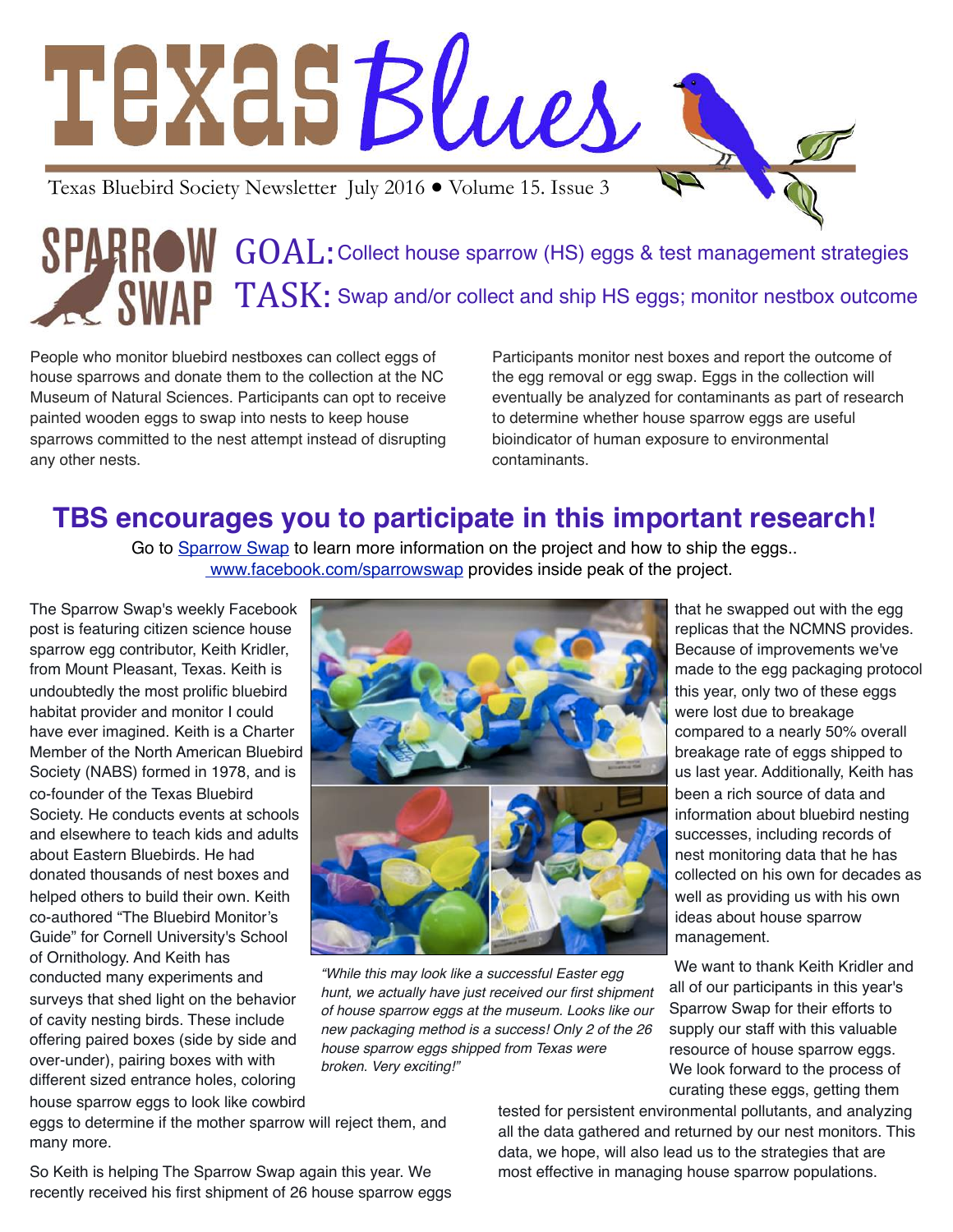### **Martin House Provides Another HOSP Control Option**

#### By Paul Nelson

For the first time, I have a purple Martin house up. Some of my neighbors moved away who had a purple Martin house. They took the house with them, and it broke my heart when I saw purple martins returning to find their house was gone.

I ordered one, put it up, and I had Martin's claiming it in



just a few minutes!! Well, a benefit to the Martin house is that it has 12 rooms in it… this has proven to be plenty for many families of purple martins to move in while house sparrows take over a couple of rooms. I then trap them and dispose of them....over and over again. The HOSP seem to much prefer the Martin house over the bluebird house.

The bluebirds have been almost uninterrupted, and the HOSP have only taken over unoccupied Martin rooms. So far the martins have not been kicked out of their rooms from what I can tell.

It's been encouraging, albeit annoying that as soon as I destroy one HOSP another comes right in to replace it.



Purple Martin eggs

*Linda Crum, our HOSP control advocate, also monitors her Purple Martin house to keep it House Sparrow free. "I catch all my HOSP in my Martin house. Got three in one day"*

Humane extraction of House Sparrows is an important aspect of conservation for all songbirds.

Thank you Charlene Lane for your professional-quality photos of my precious bluebirds in suburbia McKinney! Submitted by Paul Nelson and Kelly Russell Nelson.

(Below) Hatched four on 4/23/2016. Fledged 5/13/2016. Where there were four, one remained. But it will soon join its family. Baby blues in the wind! Robin Jackson

**Bluebirds Are Busy Raising Their Families!**



Want to see more great photos? visit www.facebook.com/Texas Bluebird Society

(Below) This is our first successful nest this year. We kept stealing sparrow eggs from the boxes until they gave up and left. We also have plenty of Mealworms in the fridge. The mockingbirds are aggravating but the parents of these eggs are holding their ground. Cynthia Parker Young

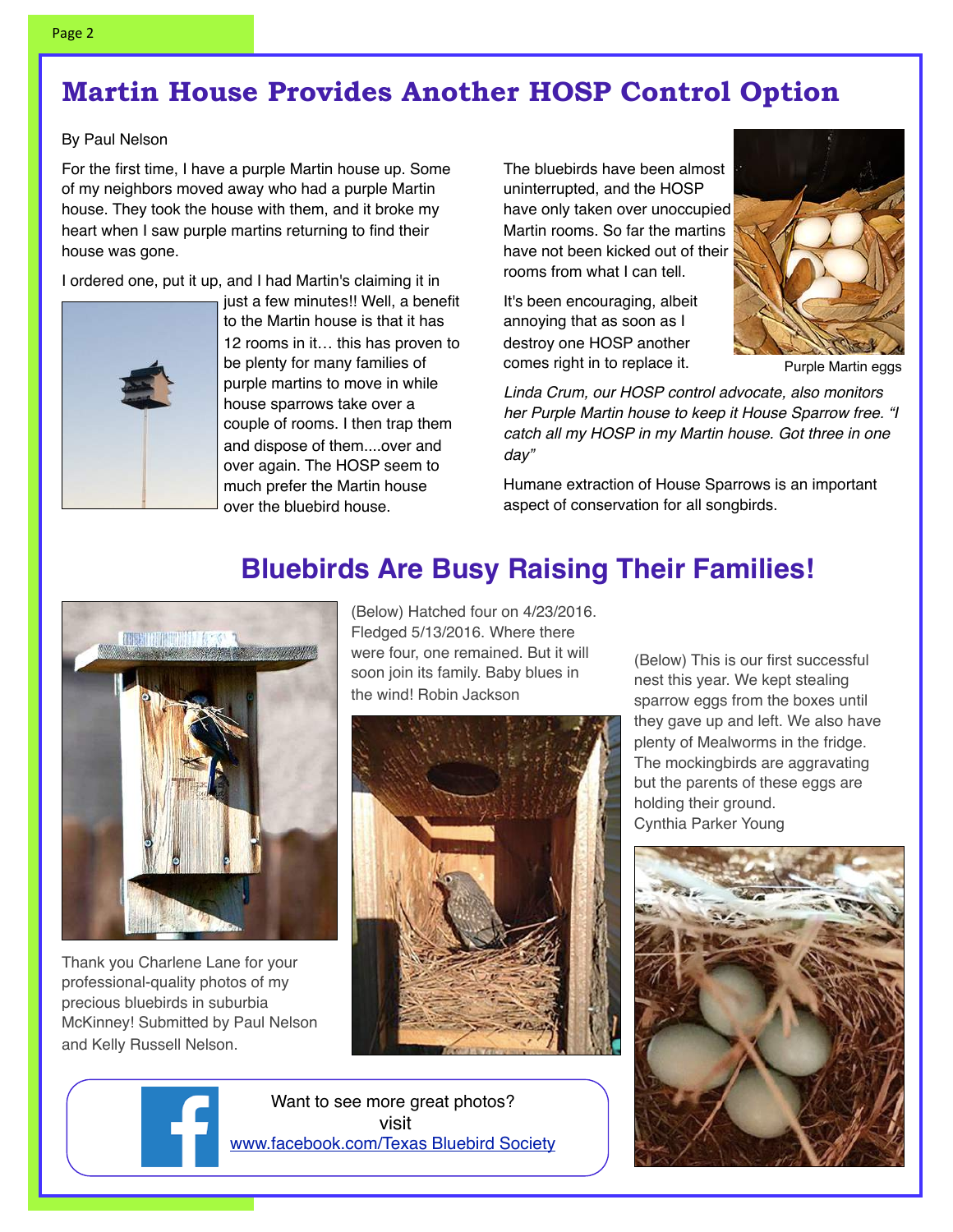

# Musings from the Master -

Keith Kridler, everyone's resident expert, our favorite speaker, and co-founder of TBS, participates in several List-Serve groups focusing on bluebirds and their behavior. Keith has given us permission to publish his contributions to these groups. This is an edited excerpt from the Bluebird Monitors Yahoo Group. (**Hear Keith at our Bluebird Season Kickoff, March 25, 2017 at Waco Convention Center. [2017event.txblues.org\)](http://2017event.txblues.org/)**

# **Keith Shares His Thoughts On Unmatched Egg**

*Shirley Hrobar, sent this photo asking, "Should I remove the two unmatched eggs from the nest?"* 

I normally wait three or four days, before I try to remove any un-hatched eggs. It is normal for only 80 out of 100 wild bird eggs, from the smaller species of song birds to hatch and survive the first few days.



The egg under the head of the baby bluebird shows the "air sack" line at the large end of the egg. This one probably will not hatch as a just about to hatch out baby bird will displace this air chamber and the eggs should be all opaque at this time. You should see other eggs that

are pipped, have the dimples showing where the baby birds are pressing their egg tooth out through the membrane and thin egg shells. They have to do this in order to get more oxygen through the porous egg shells. Notice how glossy, shiny these eggs are when they have been incubated the last 12 days or so.

What you saw as a "white marble" on your phone screen was just the white membrane from the inside of the egg. You were looking at the inside of the egg shell. Female bluebirds often eat egg shells to replace the calcium that they lost while laying the eggs. Song Birds in general can rob calcium from their bones while laying a clutch of eggs, then they can re-build bone loss by eating insects and or foods that are high in calcium.

Note: Keith followed up with a clarification. It is *not* necessary to remove unhatched eggs and usually he does not. There is great risk of breaking.

Final outcome…The babies are growing! I don't think the last two eggs are going to hatch. This is my first nest this year. The blues checked on the box all winter and at nesting time. The battle



with the sparrows started. Bluebirds won. Shirley

**Interesting!** (photos 1, 2, 3 L-R below) Ron Tom left a pile of ashe juniper (cedar) logs near a fence. For first nesting this year, Eastern Bluebirds built nest almost entirely of "cedar" bark strips. Feet away, Bewick's Wrens included cedar bark with sticks and leaves. Keith Kridler suggests this may keep the bugs away.









In photo 4 (above R), the "cotton top" on a Black-crested Titmouse nest came from bits of unbleached cotton batting President Pauline Tom places around the yard as potential nesting material. A close look at photo 1 shows that even the bluebirds used some cotton tufts!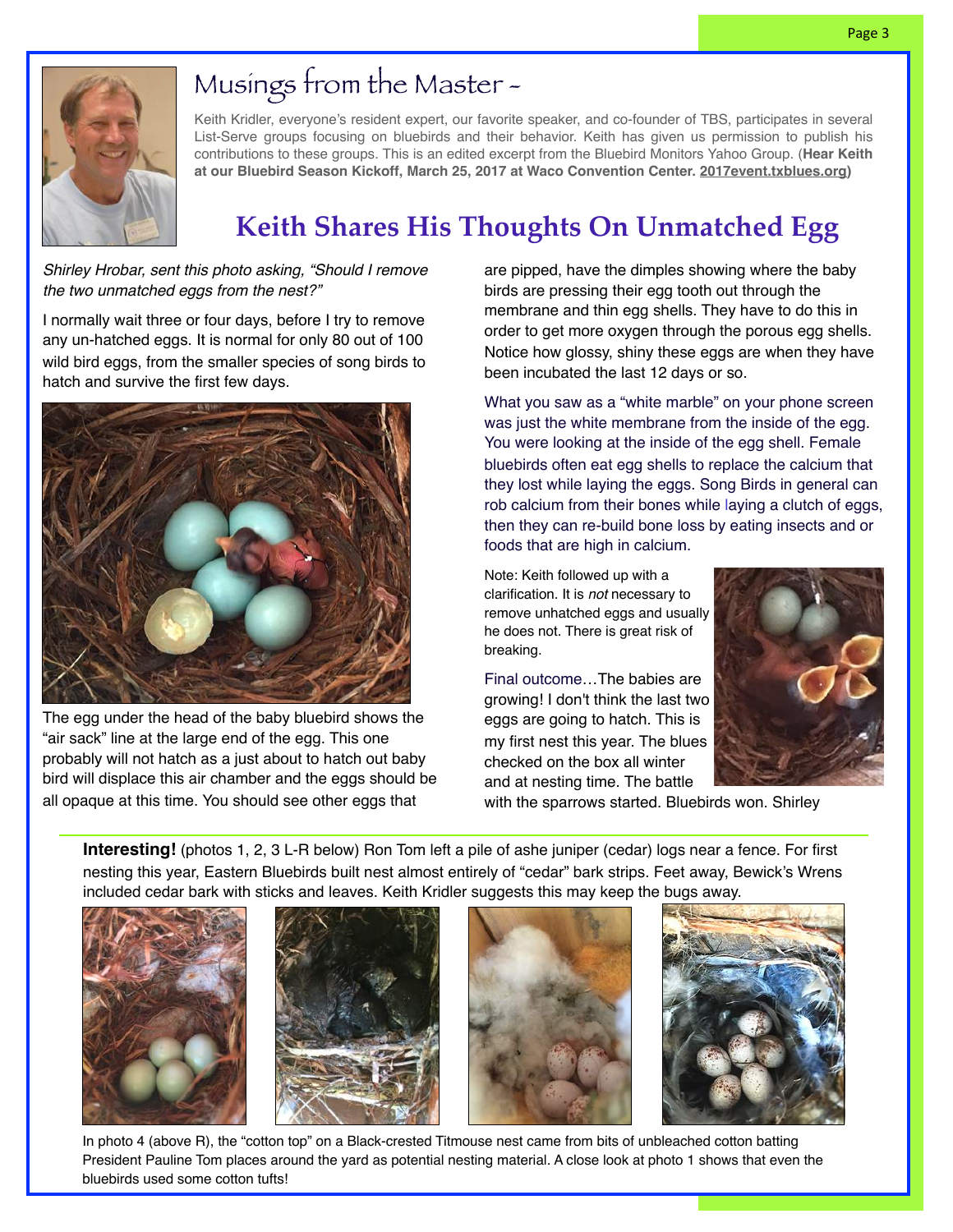Article/photos by Kate Moran.



*Kate recently moved from Virginia to Sugarland, Texas. A little different environment? You bet. However, one thing remained the same; she loves birds! New TBS member Kate shares her story.*

Nope, I never was. Never will be. I just make sure to schedule "relaxation" now into my many projects. If there is something I like or am curious

about, I start off with reading (and then read some more, just in case). Then, I dive right in full force!

I'd like to say that birding was in my blood starting at a young age, but no. I mean, I knew the difference between a Blue Jay and a Cardinal, but that was the extent of my curiosity…THEN.

 My husband and I bought our first house in Virginia, and my first visitor was a Bluebird. I had to look it up though in Google "small bird that is blue in color with a reddish bib." Bluebird sounded too simple of an answer. Then I researched what they ate. Next thing I did was buy a feeder and put mealworms in it. Mine liked dry and live not picky. Ok great start! Then casual observer mode quickly disappeared. My husband saw it in my eyes. During our down time from work (which wasn't often due to us becoming new parents shortly after buying our home), I'd tap my fingers on the kitchen table, look outside, and zone out thinking about what my next plan for the birds would be. Then, I really got involved!

I'm pretty sure I'm preaching to the choir on this one, but Bet Zimmerman's Sialis website became my new go-to Bible. I memorized it! I set up a bird box in my backyard that first Spring. I had a couple check out the box that same day and start nesting the next week. That was easy! Then I started to worry about them. My poor husband would check our front porch for the latest delivered package and hear me exclaim "YES, the sparrow spooker and Van Ert trap finally got here!" My vocabulary was never the same again.

My first year (one box), my Bluebird couple had 2 successful nestings and popped out 9 healthy babies. I'm also a labor and delivery nurse, so this made me particularly proud. Since then, I was there for every backyard hatching, fledging, and growing-up stages. For the next couple of years I ended up setting up paired boxes in my backyard, extending more boxes to set up a

neighborhood trail, volunteering with Virginia Bluebird Society to monitor other local trails, and was in the process of helping my local rehab center for bird questions and/or emergencies. Sometimes, I'd imagine myself to be Bet Zimmerman and took tons of progression pictures of my many Bluebird, Chickadee, and Tree Swallow nestlings (which you're not supposed to do—I just got carried away).



In addition, my son and I frequented the Virginia State Parks system often, and I ended up giving bird tours to parents/children and other "casual observers." Exposure, exposure, exposure!

Then my husband got a job transfer to Texas, and my first thought was "do they have indoor plumbing there?" KIDDING! My parents moved to Houston years ago, and my in-laws are from Austin, so it was a great move. I did cry leaving our Virginia house because I left one box up in my backyard for the new owners as my Bluebird couple had already laid eggs in it.

The rest of the boxes I dismantled because I didn't want it to become another abandoned trail. The move wasn't bad, and I immediately analyzed my surroundings for potential backyard box or trail in Sugar Land. I was told the majority of Blues are up in north Houston, in the Woodlands area, when I emailed TBS before my move

(isn't that what everyone does before they move?). I've lived in Houston now going on one month, and I have to say they're right so far about the lack of bluebirds in my specific location.



New backyard view.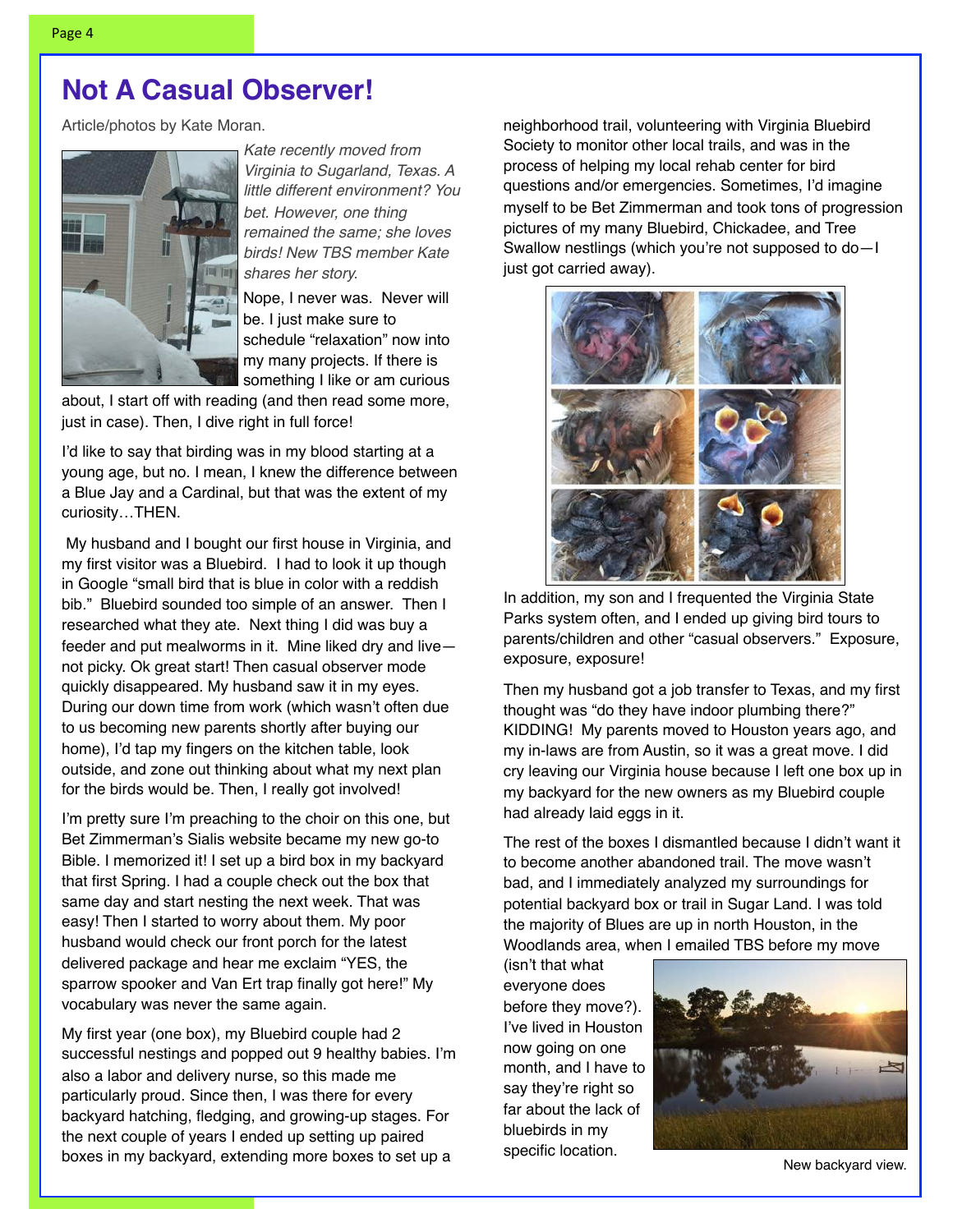

You'd think that I'd have the "blues" about it, but NO! Work with what you have! We're here for ALL cavity nesters (and other bird species if you branch out more). I realized I have a HUGE Tree Swallow population by me.

So right now I'm in the process of finding out who in the city to contact to set up a small trail on the city property behind my house. When I see all the land around me, I don't just think it's pretty…I see potential for more trails!

Take away: As long as you don't stress yourself out too much, not being a casual observer can be a good thing. This applies to anything that sparks your interest. It's

actually beneficial to your health to be involved… releases endorphins. Trust me, I'm a nurse. Something about always having goals keeps you young. I'm willing to bet anyone reading this can relate to what I'm saying. And not that I can dedicate as much as I'd like to, with caring for a toddler and juggling work and competitive sports training (rowing in my case), but every little effort counts. That can mean something as simple as your contribution to being a TBS member or becoming the next Bluebird Man (or woman). I'd love to talk more about my birding adventures: the day my medical credo of "do no harm" went out the window when I decided to become a sparrow killer, my brush with public prejudice/stereotyping with regard to the "types of people" who are believed to be birders and conservationists, my rescue attempts of injured non-cavity nesting birds while I was out rowing. But, I'll save those for another time.

 I'm just glad to be in Texas, and I look forward to helping in the little ways I can—*but not as a casual observer.*



Side view of a Tree Swallow nest

#### President Pauline notes:

Kate, in Sugarland, lives fairly near Brazos Bend State Park. We wish Kate success in attracting Tree Swallows to nestboxes. NestWatch has almost no records of Tree Swallow nests in a nestbox in Texas. *Texas Blues, Volume 8, Issue 3* reported the 2009 nesting of Tree Swallows at that park, in the cavity of a snag in the water "as Tree Swallows begin to stay in some parts of Texas year-round." Birders from around the state traveled to see the sight. Keith Kridler commented, "There may be larger numbers of Tree Swallows nesting in Texas only the people that have them don't know what they have nesting." In other states, Tree Swallows use "bluebird" nestboxes. Watch for a white feather-lined nest with white eggs. Please send word to TBS and report to [NestWatch.org.](http://nestwatch.org/) Good luck, Kate!!! (One nest was reported to NestWatch in 2009. There were no other NestWatch entries until this year.

Is there a tree swallow nest in your area? Report to NestWatch.org

**Typical Tree Swallow nest description:** Nest of grass or pine needles, usually lined with feathers. Feathers often placed to curl up over eggs. Flatter cup (about 2" diameter, up to 1.5" deep) than bluebirds. Occasionally contain mosses, rootlets, aquatic vegetation, and other plant materials. Some trash possible: cloth, paper, plastic, tinsel, cellophane, rubber bands, birchbark, often white. Photo by Bet Zimmerman, sialis.org.



# *TBS Celebrates 15 Years!*

In 1971 a few folks, the charter members of a new organization, **Texas Bluebird Society,** gathered in the backyard of Pauline and Ron Tom to begin the huge commitment to a labor of love — the conservation of bluebirds, and other cavity-nesters, in Texas. We've come a long way since that warm September day!

Anecdotes - facts - photos tell the story in the next issue. Share your early memories with us! Send to editor@txblues.org by September  $1<sup>st</sup>$ .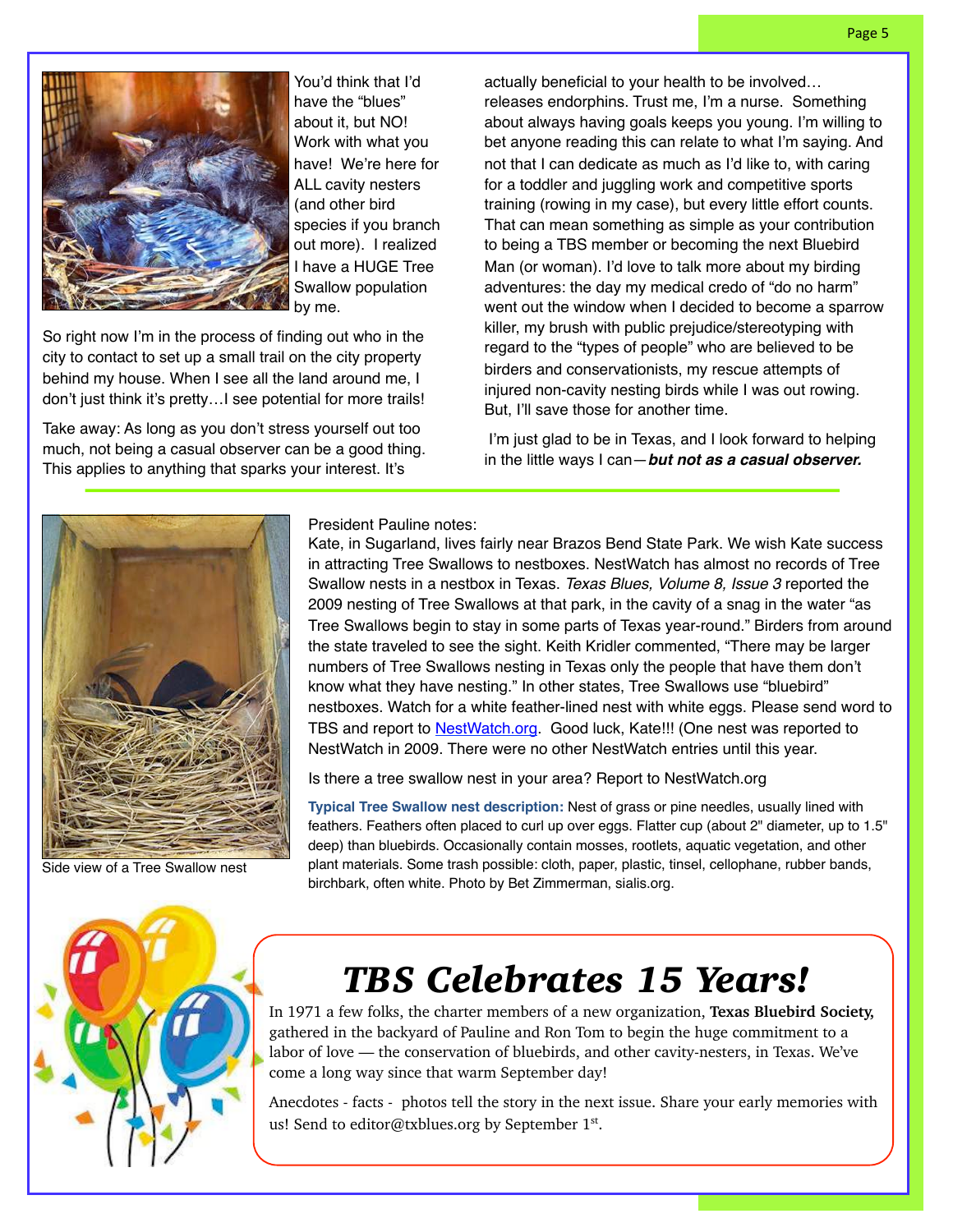#### **Native Plants Attract Wildlife: Create A Thicket**

#### by Jane Tillman

You've noticed how birds will stymie your best birdwatching efforts by disappearing into a tangle of shrubbery. There they can forage undisturbed, and take shelter. Many birds feel vulnerable in our typical landscapes of St. Augustine grass and specimen oaks. Add some understory plants that attract tasty insects or provide berries, nectar, or seeds, and you will be thrilled at the variety of birds that drop in.



Thickets not only serve our resident birds like the Northern Cardinal, but can be crucial refueling habitat for migrant birds. Different birds occupy different parts of the vertical landscape, some preferring the high-rise life, while others are content on the ground floor, and still others "flit" somewhere in between. Look up to see our endangered Golden-cheeked Warbler, since it feeds high in the canopy. On the other hand look low for the Carolina Wren which is attracted to thickets and tangles.

How do you start your thicket? Choose different layers of plants: canopy trees, shorter mid and understory trees and shrubs, perennials, groundcovers and vines. The layers will fill in and actually touch each other. Your tallest canopy and midstory trees might already be in place. Even the much-maligned cedar is a plus. Put native flowering or evergreen understory trees on either side. Then plant fruiting evergreen and deciduous shrubs. If your yard is small, omit the canopy trees and select midstory ones that are in scale with your landscape, like the Lacey Oak, and look for compact varieties of shrubs like Dwarf Wax Myrtle. Place nectar sources for hummingbirds and butterflies around the edges. Tie it all together with a vine or two.

Think thick. Plan for your vegetation to have at least a six-foot wide footprint. Plant plants closer together than the spacing directions recommend. Since your landscape

is dynamic, eventually some plants will out-compete others, but that is okay. To speed your thicket's thickening ability and to cut down on expense, include a few thicket-forming plants. Instead of mowing right up to the perimeter of your thicket, let the volunteer suckers pop up. Your mowing chores will decline as your thicket expands.

Your plant choices are going to vary depending on your location, soil and light conditions. Visit a natural area close to your house to get ideas for the plant mix. If deer are a problem, discreetly cage your entire thicket until it gets big enough to fend for itself. Thickets aren't much fun for you or the deer to walk through.



As time goes by, your birds will help your thicket evolve, depositing seeds in their droppings. Let nature take its course. And congratulate yourself on creating a bed and breakfast for our feathered friends.

What to plant? One of the best sources for native plants recommendations is the Native Plant Information Network, a service of the Lady Bird Johnson Wildflower Center in Austin. Texas is a big state, and it has been split into eco-regions in their special native plant collections. After you select your region, you can generate plant recommendations based on your landscape needs for various plant heights as well as light and moisture. <https://www.wildflower.org/collections/>

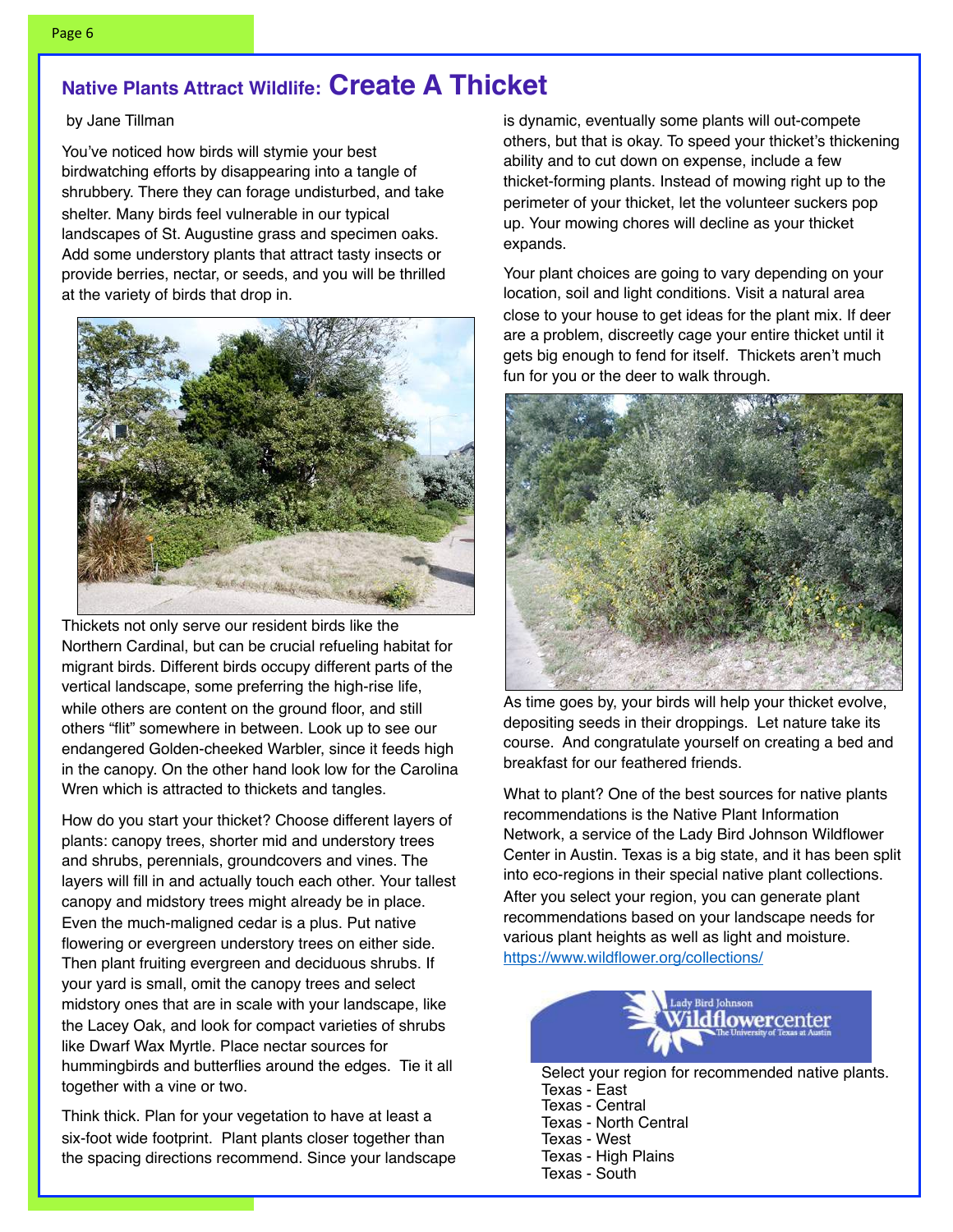#### **Volunteers are APPRECIATED!**

TBS has hosted a booth at local festivals since 2001, often at the same festivals every year. For example, TBS has a huge presence at the ever popular Wills Point Bluebird Festival held in April.

In addition to the our standard booth, TBS also hosts bus tours to nearby Lake Tawakoni State Park. Volunteer and new Board Member, Lonnie Castleman, explains bluebird habitat, behavior, and conservation tips as he leads a group along the TBS bluebird trail in the park.

With our "Free Nestbox With Membership" promotion

TBS has added many new members at the festivals which equates to many new nestboxes installed for our bluebirds and other cavity-nesters.

Mark Carlson Lonnie Castleman Letitia Castleman Linda Crum Walter Davis Jennifer Fleming Elaine Lambright Lloyd Lambright Jerald Mowery Kelly Russell Nelson

Kevin Nelson Paul Nelson Hazel Powell Jimmy Powell Rex Reves Ann Thames Richard Thames Pauline Tom Ron Tom Vanessa Vosisinet

#### **Do you have a favorite festival? Volunteer to host a TBS booth!**

Contact tbs@txblues.org for materials, advice, and assistance on hosting a booth.

## **Thanks For Your Financial \$upport!**

Richard Carmichael Maryann Coleridge Steve and Doris Goodman David Lott Diane Meiss Kyle Mills

Bonnie Peterson Kim Powell Annette Reiger Mkoria Schilke Janet Stockard Larry Werkmeister Donations Buy Nestbox Supplies



#### Welcome New Members! New members who give us print permission on Membership Form

- Janet Alexander
- David Beving
- Shirley Billingsley
- Carlyn & Bob Bluis
- Mary Bridges
- Dr. Jeanette Bynumn
- Amanda Childress
- Jeanne Cosgrove
- Kathleen Cruz-Mouet
- Cherie Due
- Jeff Dunn
- Larry Fondren
- Geraldine Foster
- Richard Geib
- Linda Gowin
- Marjorie Griffin
- Chad Gross
- Ursula Hammes
- Tara Harms
- Darla Hatton
- 
- Mary Hokit
- Janice Hulsey
- David Hunt
- Robert Johnston 2
- Robert Kingham
- Fred Koberg
- Pam Latham
- George Lillard
- David Lott • Lenee McDonald
- -
	- Lila Parker
	- Warren Parker
	- Pam Pierce
- Ray Porter
- Karen Prather
- Gary L. Reece
- Annette Regier
- Moira Schilke
- Linda & Steve Sucher
- Cathy Thompson
- Eric Tran
- Larry Werkmeister
- Holly Jacoby Wilson
- John Wolf
- Rhonda Wright
- Louis Zettler III

 $\cdot$  TA, Trinity  $\cdot$  SB, Duncanville  $\cdot$  SB, Marshall  $\cdot$  MC, Fort Worth  $\cdot$  EC, Spring  $\cdot$  JC, Colleyville  $\cdot$  MD, Fort Worth  $\cdot$  SF, Fort Worth  $\cdot$ SG, Argyle • DG, Nacogdoches • JG, Lufkin • CH, Kingsland • GJ, Fort Worth • HJ, Houston • MK, Nacogdoches • GL, Nacogdoches • BL, Nacogdoches • CM, River Oaks • CM, Tomball • BM, Whitt • KG, Hurst • RP, Lake Kiowa • HP, Johnson City • MP, Richardson • RR, Richards • RR, Lufkin • BH, Bastrop • TT, Lufkin • JT, Johnson City • BV, Johnson City

#### • Tracie Meredith • Carol J Meyer

• Monty McLane

- Kyle Mills
- Howard Minor
- Mr. & Mrs. Randy Molandes
- Carol Moulton
- Garry Oakley
- 
- 
- 
- 
- 
- 

- 
- 
- 
- 
- 
- 
- 
- 
- Denise Oates • Paul & Linda Ogle
	- Donna Overton
		-
	- -

• Freida Miller

- 
- -
- 
- 
- 
-